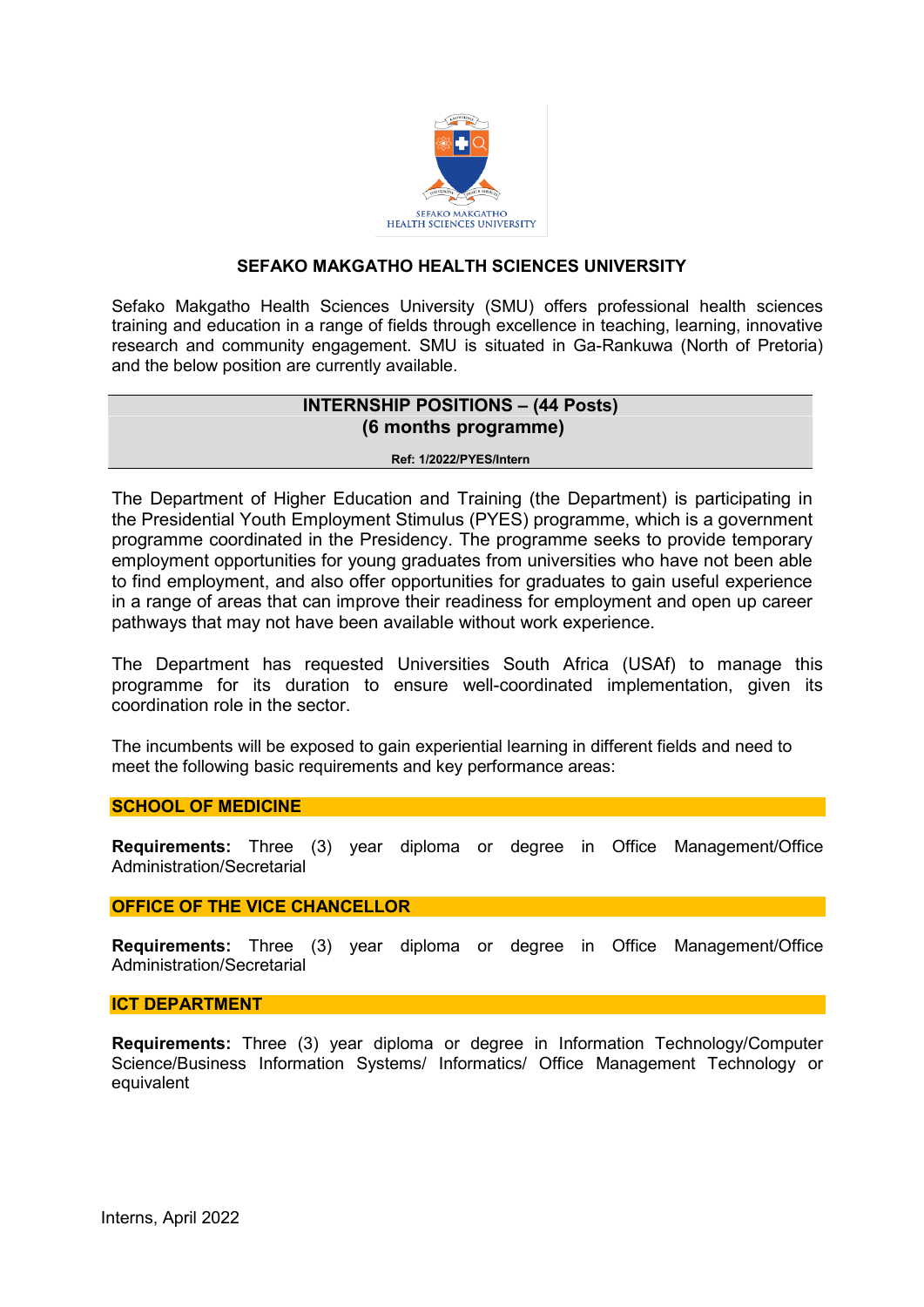#### **MARKETING DEPARTMENT**

**Requirements**: Three (3) year diploma or degree in Graphic Designs/ Events Management /Public Relations/ Journalism/Communications/Marketing/ Advertising/Media Relations/ Digital Marketing

#### **TRANSPORT SECTION**

#### **Requirements:** Matric/Grade 12

#### **INSTITUTIONAL SUPPORT SERVICES**

**Requirements:** N3 with Trade test in Electrician/ Plumbing/ Welding /Carpentry /Air Conditioning/ Painting

#### **Inherent Job Requirements**

- Graduates between the ages of 18 and 35
- Not studying full time, classes preferably after hours
- Must be a South African citizen or permanent resident

### **The following criteria apply to the selection of candidates**

- Have not participated in any learnership / internship programme
- Willing to sign a learnership / internship agreement with the SMU
- Candidate must be available for a period of six (6) months

#### **Competencies**

- Planning & organising
- Computer literate (MS Office Suite)
- Good communication and Interpersonal skills
- Ability to pay attention to detail
- Time management
- Good communication skills
- Confidentiality, tact and discretion when dealing with people (Client focus)
- Result focus
- Stress tolerant

### **Key Performance Areas**

All the appointed interns will be given experiential learning in their allocated departments as mentioned above.

…………………………………………………………………………………………………………..

#### **Closing Date: 30 April 2022**

### **Assumption of duties:**

01 May 2022, or soon thereafter.

#### **Salary:**

A stipend of R5000 will be paid per month.

### **Applications from Employment Agencies will not be considered**.

Interns, April 2022